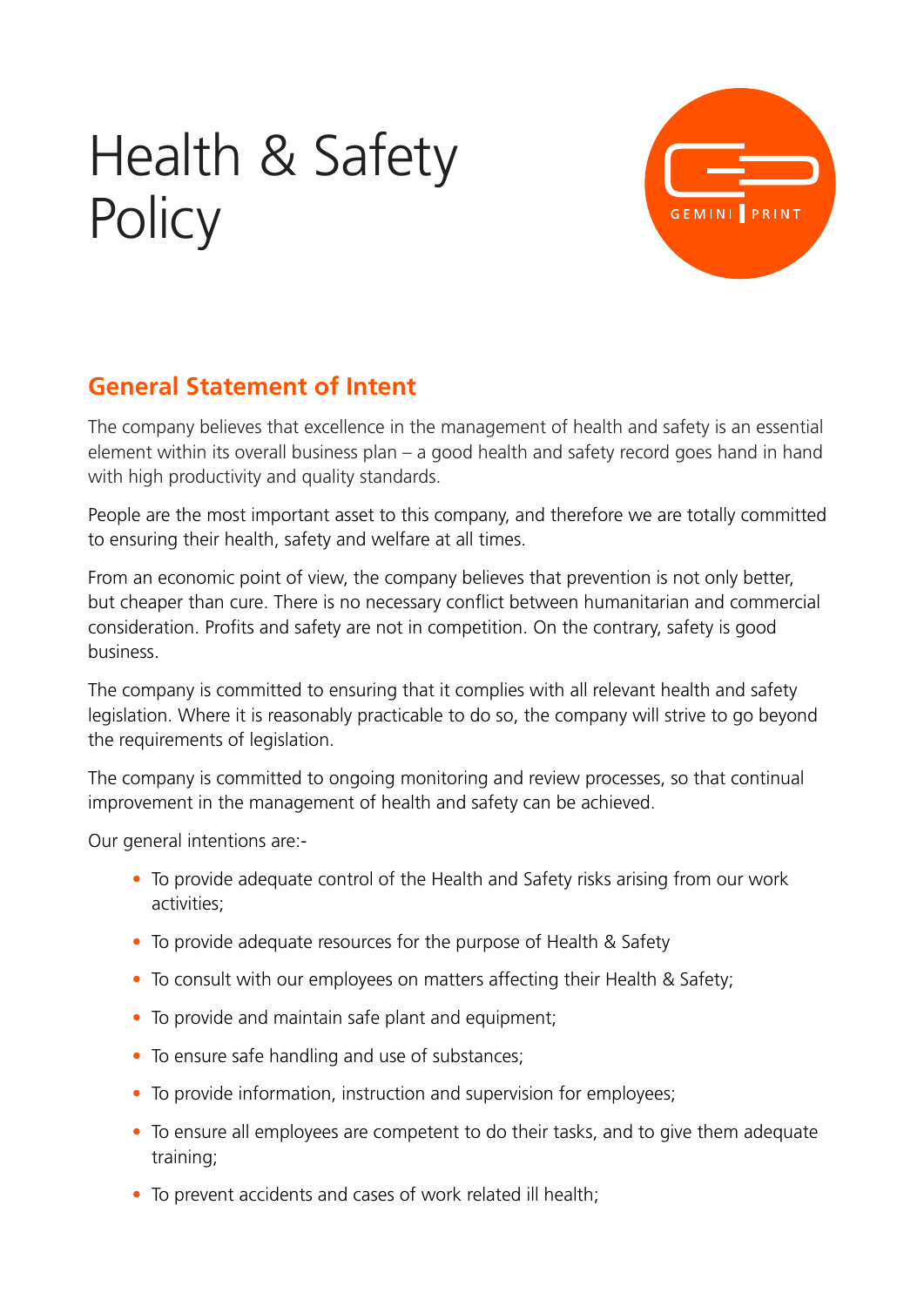- To maintain safe and healthy working conditions; and
- To review and revise this policy at regular intervals.

#### **Organisation**

Overall and final responsibility for health and safety is that of: **Steve Cropper**

Day-to-day responsibility for ensuring this policy is put into practice is delegated to: **Department Managers**

#### **Employees' Duties**

All employees are required to:

- Co-operate with supervisors and managers on health and safety matters.
- Complete a Basic Health and Safety E- learning course and other courses relevant to their role.
- Not interfere with anything provided to safeguard their health and safety.
- Take reasonable care of the health and safety of themselves and others.
- Report all health and safety concerns to a responsible person (as detailed in this policy statement).
- All employees working within the factory must wear foot protection at all times. (Gemini will provide £30 towards the cost of the safety footwear).
- Agency staff are required to provide their own foot protection. Hand finishing staff whose general duties are sitting at the bench are not required to wear safety footwear, unless they are moving pallets around.

Non-compliance with health and safety rules and procedures can result in disciplinary action, which may include immediate dismissal if appropriate.

#### **Arrangements for Implementation**

All company policies and procedures in relation to health and safety are regarded as supplementary to this policy.

#### **Risk Assessment**

In accordance with the Management of Health and Safety at Work Regulations 1999, the company will carry out risk assessments of all activities that present a risk to employees or others. These risk assessments will be carried out in line with Health & Safety Executive guidance, and the procedure for doing so is as follows:

- 1. Identify the significant hazards involved in our activity.
- 2. Decide who might be harmed and how.
- 3. Evaluate the level of risk and decide if existing precautions are sufficient, or if more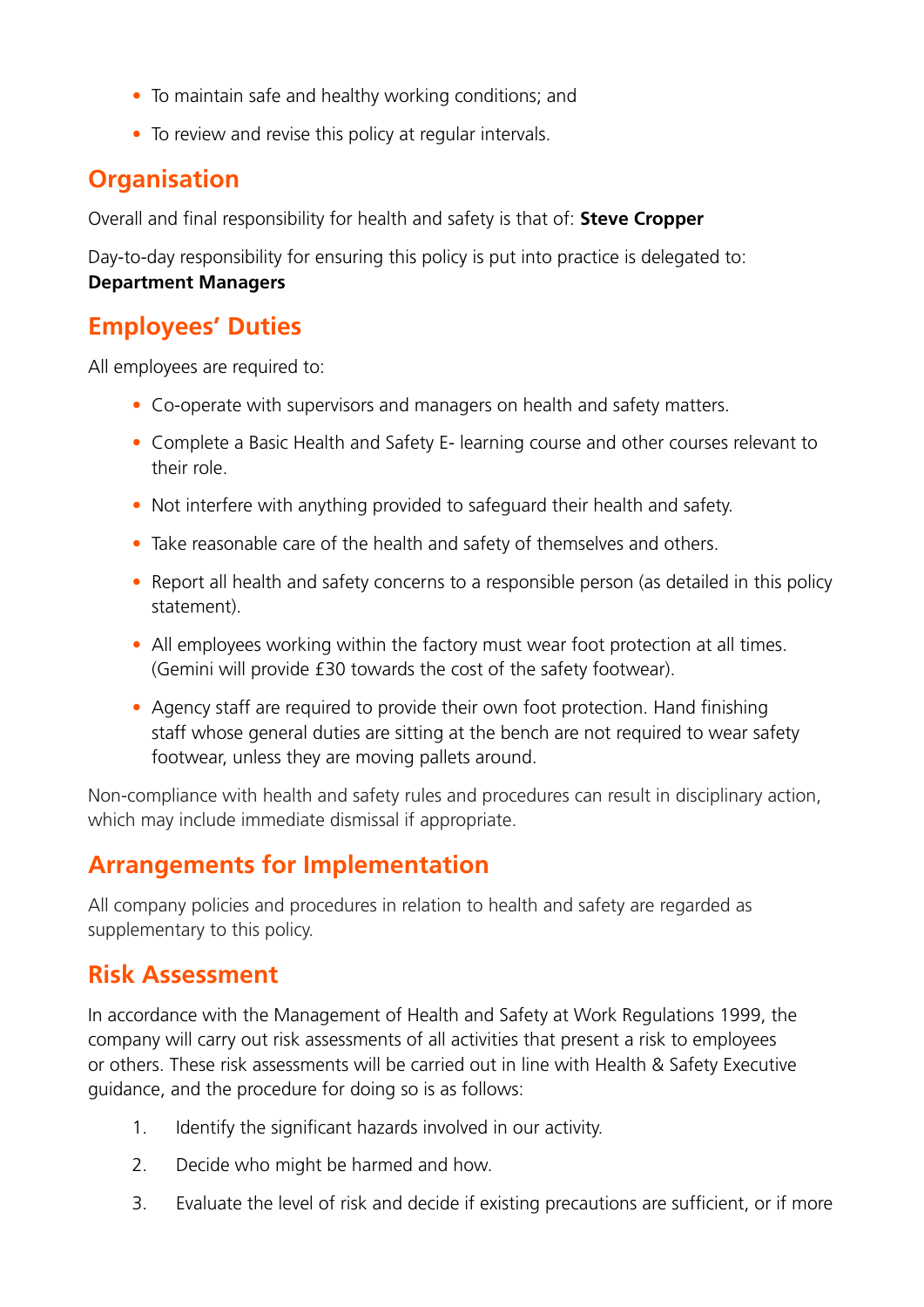needs to be done.

- 4. Record the significant findings of the assessment.
- 5. Review the assessment when things change, or there is reason to believe that it is no longer valid.

**Risk assessments will be undertaken with the assistance of our Health & Safety Consultant. Any machine that has not been subjected to a risk assessment must not be used until a risk assessment has been completed, furthermore it is the responsibility of all Department Managers to ensure all relevant risk assessments are signed to confirm read and understood by all relevant employees. It is also the responsibility of Department Managers to ensure all tasks are risk assessed and to report to our Health & Safety Consultant any tasks that do not have the required risk assessment.**

Approval for the required action to remove or control risks will be given by: **Steve Cropper**

#### **Consultation with Employees**

The company will consult with its employees in accordance with the Safety Representative and Safety Committees Regulations 1977 and the Health and Safety (Consultation with Employees) Regulations 1996.

The company will appoint a safety representative: **Mark Gretton**

All employees should report any Health and Safety issues as soon as possible to their Line Manager or the item can be put on the Agenda for the Managers & Staff Health & Safety meetings.

#### **Safe Plant and Equipment**

The company will ensure that all plant and equipment is suitable and without risks to health and safety, in accordance with legislation such as the Provision and Use of Work Equipment Regulations 1998, the Lifting Operations and Lifting Equipment Regulations 1998 and the Electricity at Work Regulations 1989.

Responsibility for identifying all plant and equipment needing maintenance is that of the: **Department Managers**

Responsibility for ensuring that effective maintenance procedures are drawn up is that of: **Department Managers**

Responsibility for ensuring that all identified maintenance is implemented is that of: **Department Managers**

Any problems with plant or equipment should be reported to: **Department Managers**

Responsibility for checking that new plant and equipment meets health and safety standards before it is purchased is that of: **Steve Cropper**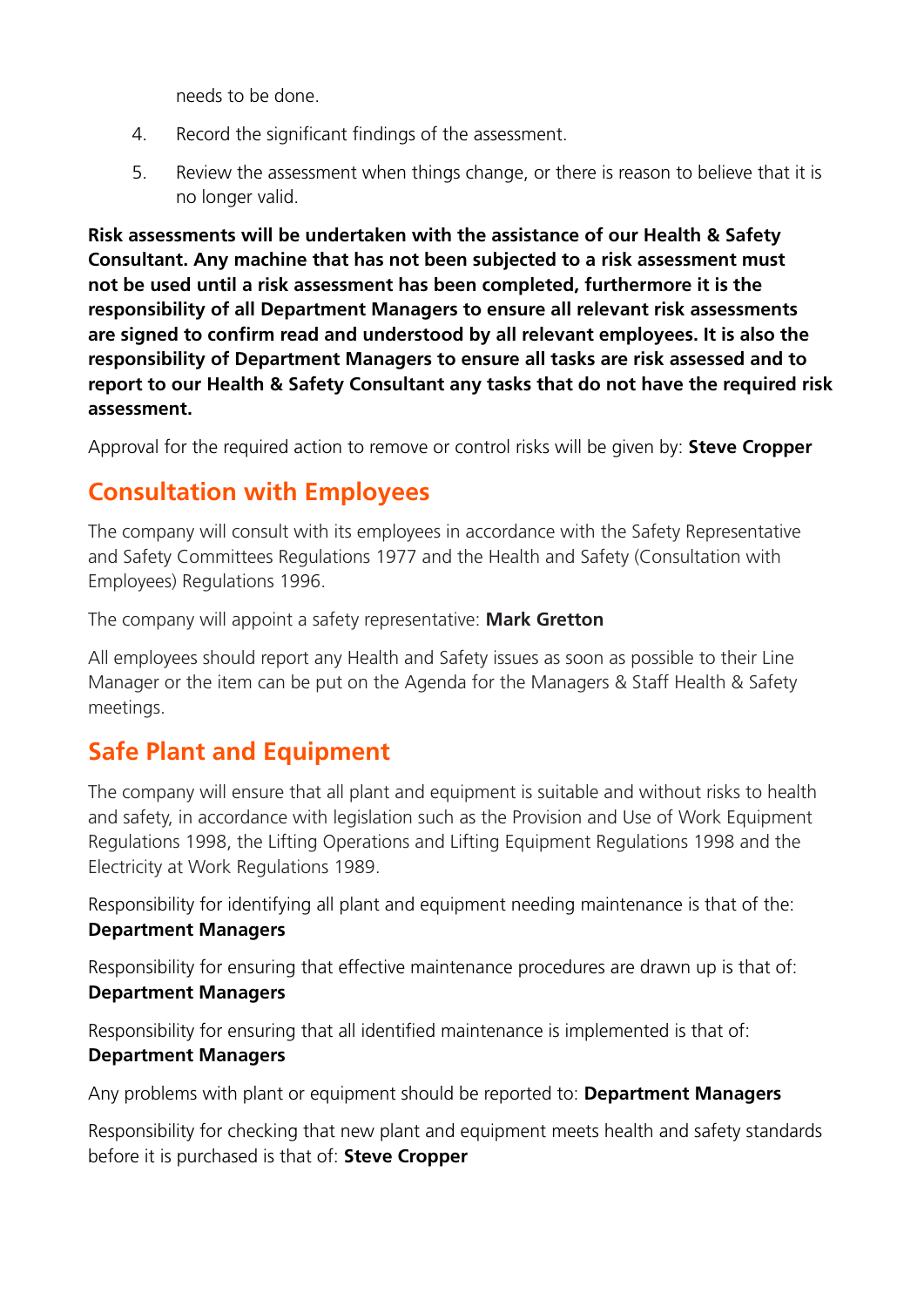# **Safe Handing and Use of Substances**

The company will assess and control health risks from exposure to hazardous substances in accordance with the Control of Substances Hazardous to Health Regulations (COSHH) 2002.

Responsibility for identifying all substances that need a COSHH assessment is that of: **Department Managers**

The company will assess and control health risks from exposure to hazardous substances in accordance with the Control of Substances Hazardous to Health Regulations (COSHH) 2002.

Responsibility for identifying all substances that need a COSHH assessment is that of: **Department Managers**

COSHH assessments will be carried out by: **Our Health & Safety Consultant**

Approval for the required action to remove or control risks will be given by: **Steve Cropper**

#### **Personal Protective Equipment**

There are situations where the use of Personal Protective Equipment will be necessary. When a risk assessment has identified the need to use PPE it will be provided free of charge, suitable for the risk and maintained and stored correctly. Employees have a responsibility to use any PPE that has been provided

#### **Contractors**

Any contractor carrying out work on the Company's buildings, plant or machinery must submit evidence of up to date insurance and risk assessments and/or method statements prior to work commencing. Where any high risk activities are being carried out such as, working at height, hot work activities and working on electrical circuits a Permit to Work will be used. This system prevents any work from being carried out which could place any employee, contractor or visitor to the premises at risk. Once a Permit to Work has been issued the Contractor is monitored at regular intervals to ensure that any work is being carried out in a safe manner and all the necessary precautions are being taken.

#### **Noise**

It is recognised that there are situations whereby employees are exposed to excessive noise levels and therefore will need to comply with the Noise at Work Regulation 2005. Where possible exposure to noise will be reduced at source but where this is not reasonably practicable the noise exposure will be monitored and control achieved by barriers or Personal Protective equipment.

Noise levels will be regularly monitored and regular hearing tests carried out on any staff who may be at risk.

All employees will be responsible for wearing hearing protection in areas where this is required.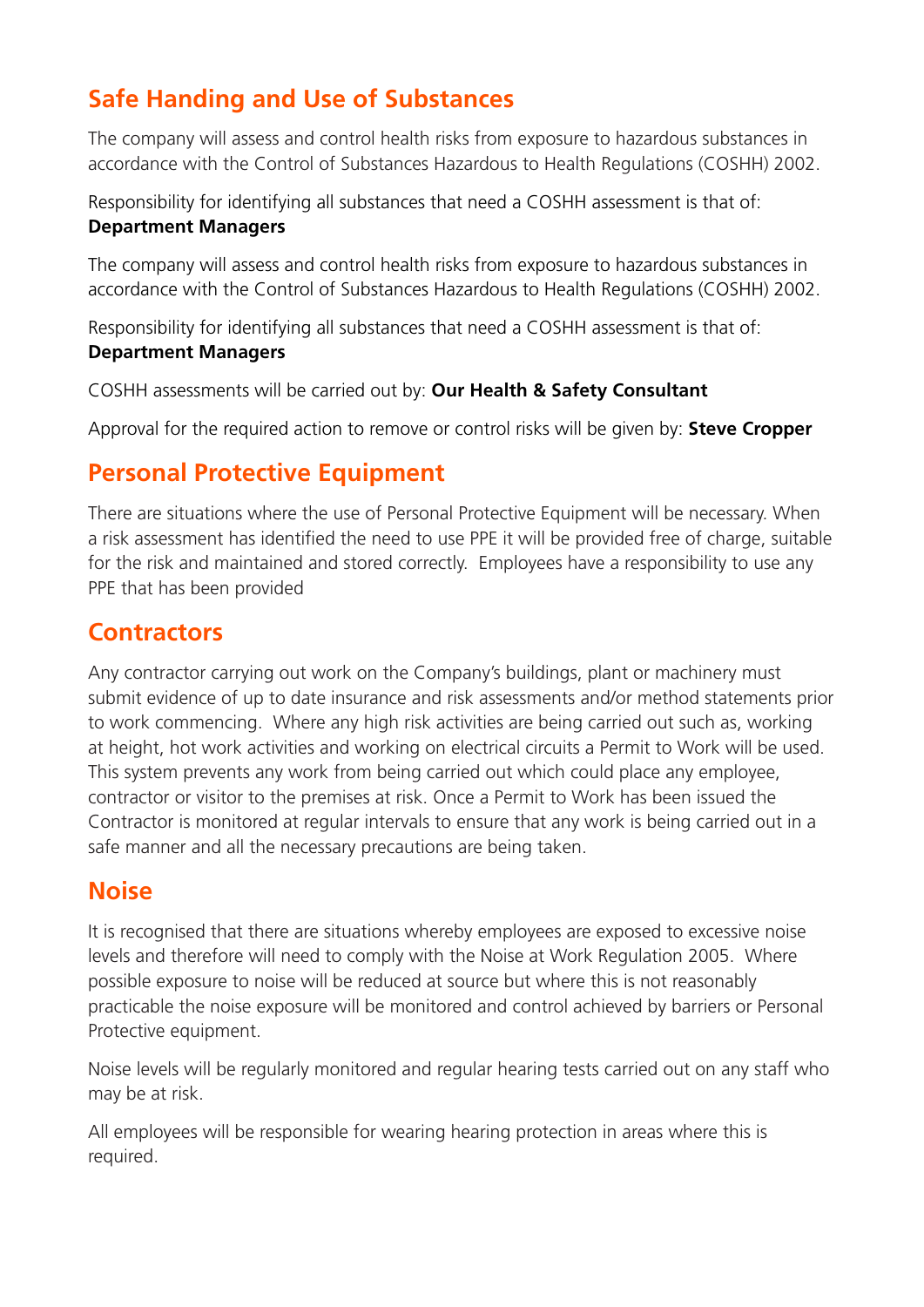#### **Working Alone**

The company recognises the potential risks associated with working alone and that this is necessary as part of certain roles within the company. It therefore committed reducing the need to work alone wherever practicable and to taking all relevant practicable steps to ensure the safety of employees while working alone on either company or client premises. Skyguard lone working tracker devices are available for those staff who may need to work alone within the production areas.

Any employee working alone within these areas have a responsibility to use the Skyguard device

#### **Transport**

Procedures are in place to ensure that all relevant Transport Regulations are fully complied with. All vehicles will be regularly maintained and serviced and procedures are in place to ensure all drivers are adequately trained.

Regular licence checks will be carried out for all staff required to drive on company business. Drivers of vans will be responsible for carrying out daily safety checks.

(see Transport policy)

#### **Information, Instruction and Supervision**

The Health and Safety Law poster is displayed: **In Each Unit**

The company employs Sheila Leach to act as our competent advisors on health and safety issues. They can be contacted at any time for advice, but in the first instance please contact: **Mark Gretton**

#### **Training and Competency**

Induction training for all new employees is the responsibility of: **Tracey Cooper**

Job specific training will be provided by: **Dept Managers or appropriate outside agencies.** 

Specific tasks requiring special training are: **Operating Machinery & HGV Driving**

Training records are kept by: **Tracey Cooper**

Training will be identified, arranged and monitored by: **Department Managers**

All staff are required to complete a Basic & Essentials Health & Safety Training Course

#### **Accidents, First Aid and Work Related Ill-Health**

Health surveillance will be arranged by: **Tracey Cooper**

Health surveillance records will be kept by: **Tracey Cooper**

First aid boxes are kept in: **Each Department**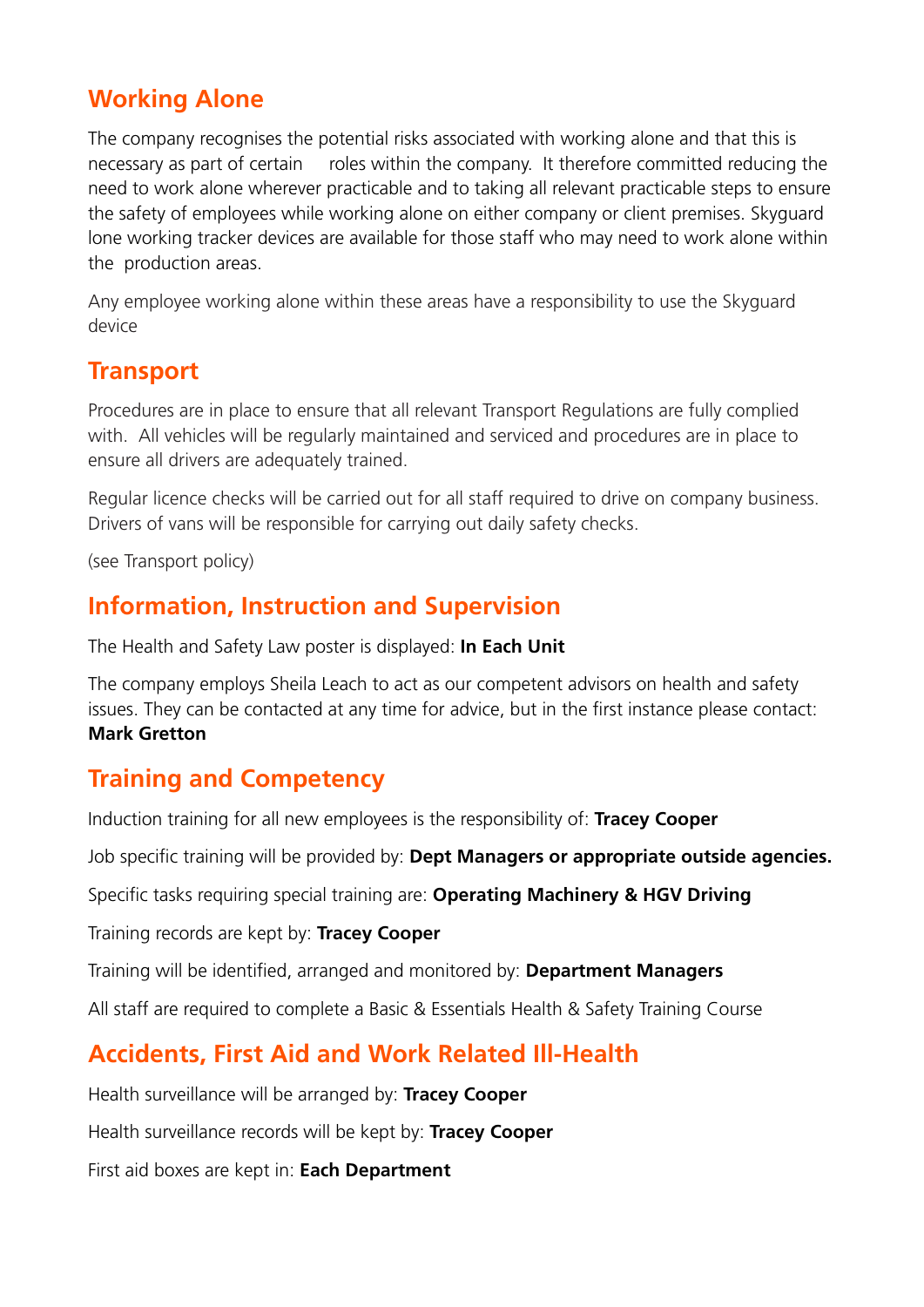#### **The company has 3 first aiders. They are:**

| <b>Alison Bedson</b>  | Hand Finishing (3206)      |
|-----------------------|----------------------------|
| <b>Lauren Britton</b> | <b>Production (2180)</b>   |
| <b>Mark Gretton</b>   | All Units (speed dial 558) |

**7 with Emergency First Aid at Work Certificate:**

| <b>Vanessa Roser</b>  | <b>Reception (2100)</b>      |
|-----------------------|------------------------------|
| <b>Julie Foster</b>   | Hand Finishing (6303)        |
| <b>Simon Cannon</b>   | Digital Print Room (6208)    |
| <b>Stuart Bowers</b>  | Pre Press Upstairs B2 (6206) |
| Luke Woodason         | A5 Finishing (3205)          |
| Dean Eager            | B1(H16)                      |
| <b>Brian Isted A5</b> | Finishing (3205)             |

All accidents and work related ill-health are recorded in the accident book which is kept: **With Tracey Cooper**

Responsibility for reporting accidents, diseases and dangerous occurrences to the Health & Safety Executive and for reporting an environmental incident to the Environmental Agency is that of: **Tracey Cooper**

#### **Legionella**

Under the Health & Safety at Work Act 1974 and the Control of Substances Hazardous to Health Regulations, there is a duty to consider the risks from Legionella to all users of the premises and take suitable precautions. A water risk assessment as required by the HSE Guidance L8 will be carried out on all units and any identified control measures implemented.

#### **Display Screen Equipment**

It is recognised that there are risks to health that are associated with prolonged use of Display Screen Equipment. The organisation will therefore comply with the Health and Safety (Display Screen) Regulations 1992 (as amended) by ensuring all workstations meet the minimum standards and that individual assessments are carried out for all workstations where employees use Display Screen equipment for a significant part of their working day.

#### **Manual Handling**

It is recognized that manual handling can present a significant risk of injury. Therefore whenever possible hazardous manual handling will be avoided by changing work practices or by using suitable mechanical aids.

When hazardous manual handling cannot be avoided a specific assessment that takes into consideration the load, Individual capability, task and the environment may need to be carried out in order to ensure control measures are implemented to reduce the risk.

All staff will be given regular Manual Handling Training.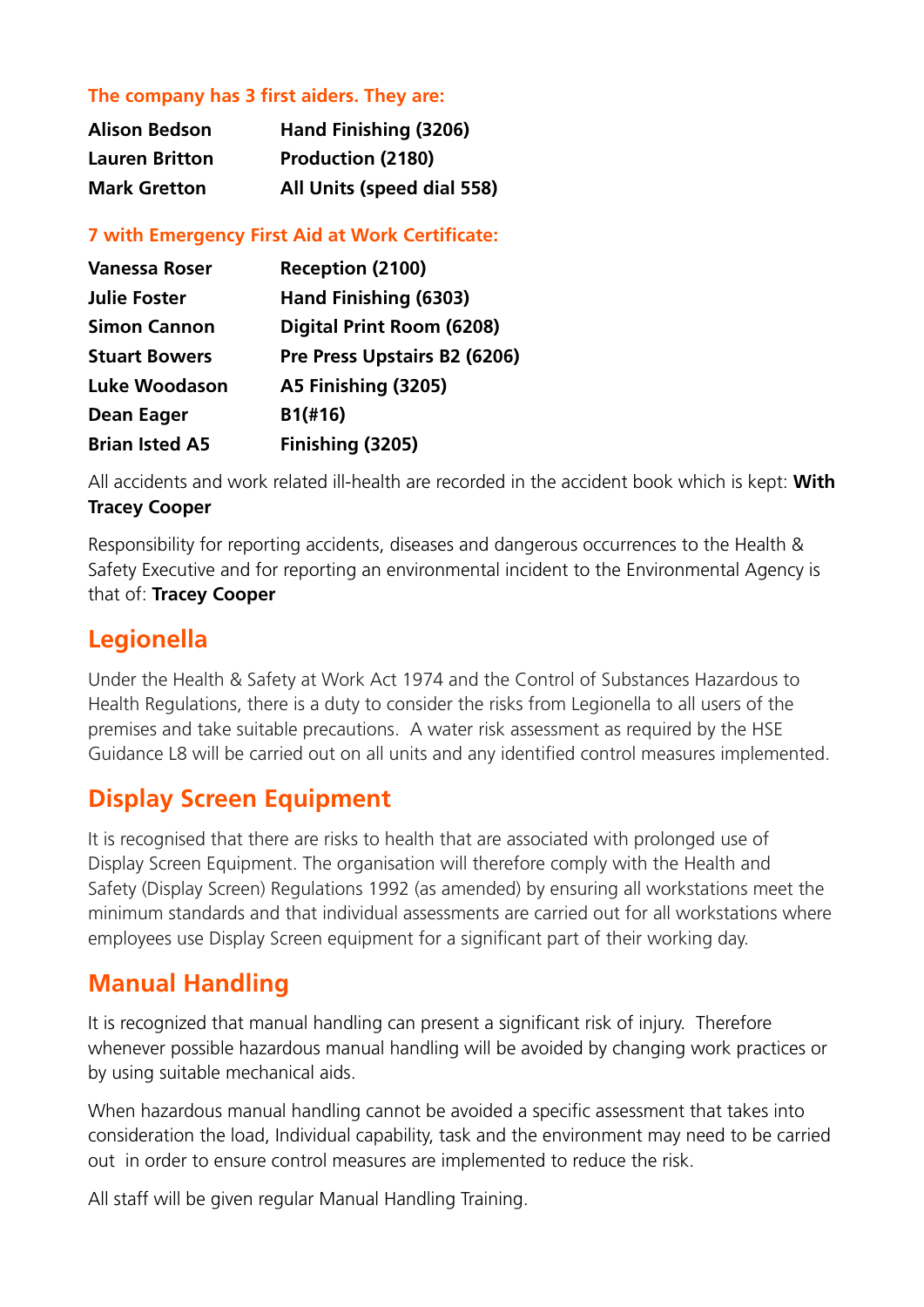#### **Drugs and alcohol**

The Company operates a zero tolerance policy on the use of drugs and alcohol. A breach of these rules will be defined as gross misconduct. If any medication is prescribed then the employee is responsible for gaining assurance from the person prescribing the medication that it is safe to operate vehicles or machinery

#### **Stress**

The definition of Stress at Work is '*The adverse reaction people have to excessive pressures or other types of demand placed on them at work*'. Stress is not an illness but a state. However, if stress becomes too excessive and prolonged, mental and physical illness may develop.

The organisation will do all that is reasonable to minimize the risk of pressures at work becoming too excessive which may lead to stress.

Any employee who feels they are suffering from stress at work should inform their manager who will discuss any concerns any actions that need to be taken (see Stress policy)

### **Monitoring**

To check our working conditions, and ensure our safe working practices are being followed, we will **carry out regular and informal monitoring.**

All accidents will be investigated to identify immediate or long term action required to prevent any reoccurrence and is the responsibility: **Tracey Cooper with assistance from** 

#### **Department Managers**

Responsibility for investigating work-related causes of sickness absence is that of: **Tracey Cooper**

#### **Gas Appliances and Services**

All gas appliances are maintained and checked by: **Worthing Gas Services, John Riggs.**

#### **Electrical Equipment**

The organisation acknowledges that work on or with electrical equipment can be hazardous and it is, therefore, the organizations' intention to reduce risks as far as possible and will therefore:

- Maintain the fixed installation in a safe condition by carrying out routine safety testing to BS 7671, using a NICEIC Approved Contractor.
- Inspect and test portable and transportable equipment regularly and maintain appropriate records.
- Avoid the use of long extension leads whenever possible.

Responsibility for acting on investigation findings to prevent a recurrence is that of: **Steve Cropper**